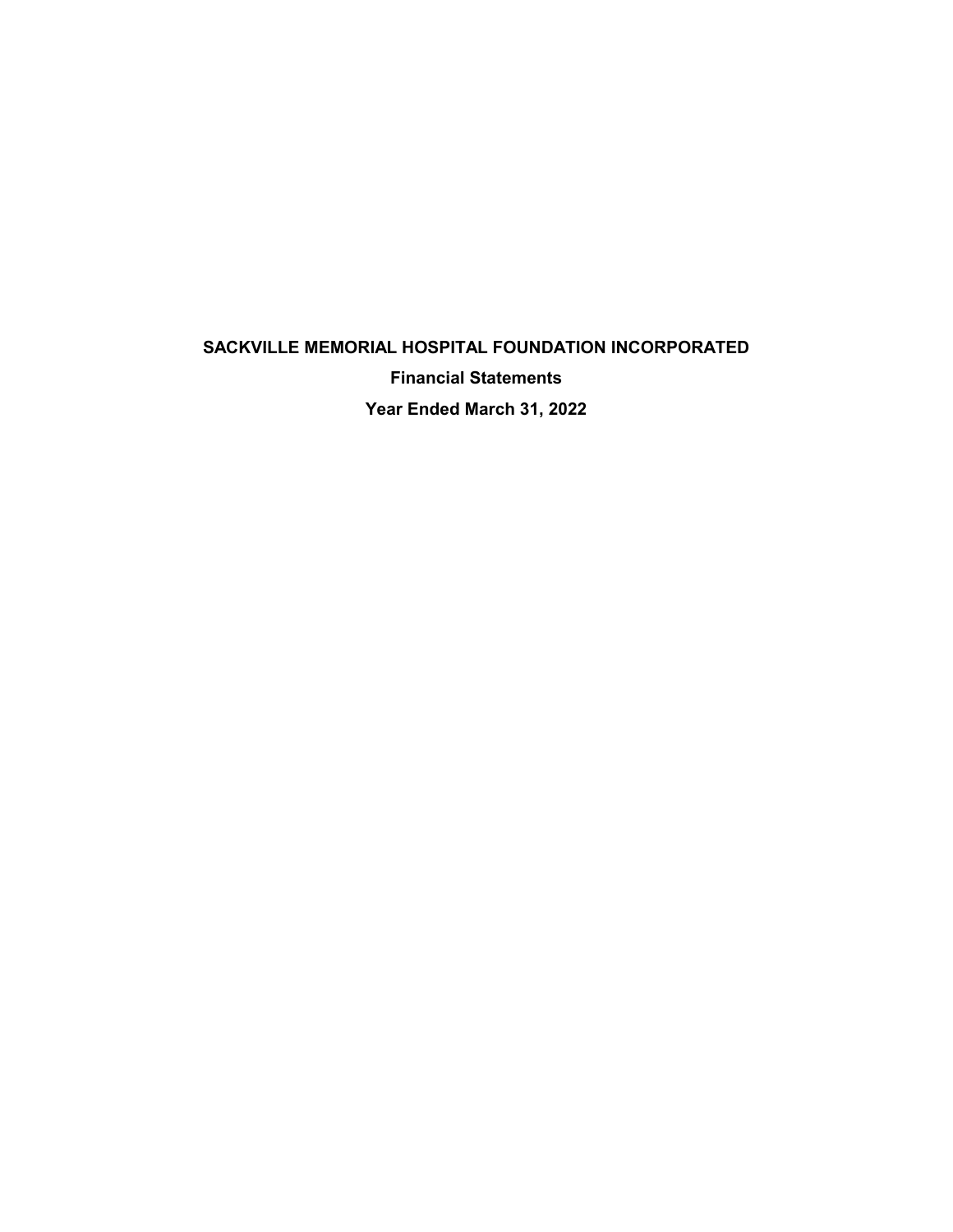|                                               | Page     |
|-----------------------------------------------|----------|
| INDEPENDENT AUDITOR'S REPORT                  | $1 - 2$  |
| FINANCIAL STATEMENTS                          |          |
| <b>Statement of Financial Position</b>        | $3 - 4$  |
| <b>Statement of Revenues and Expenditures</b> | 5        |
| Statement of Changes in Net Assets            | 6        |
| <b>Statement of Cash Flows</b>                | 7        |
| Notes to Financial Statements                 | $8 - 13$ |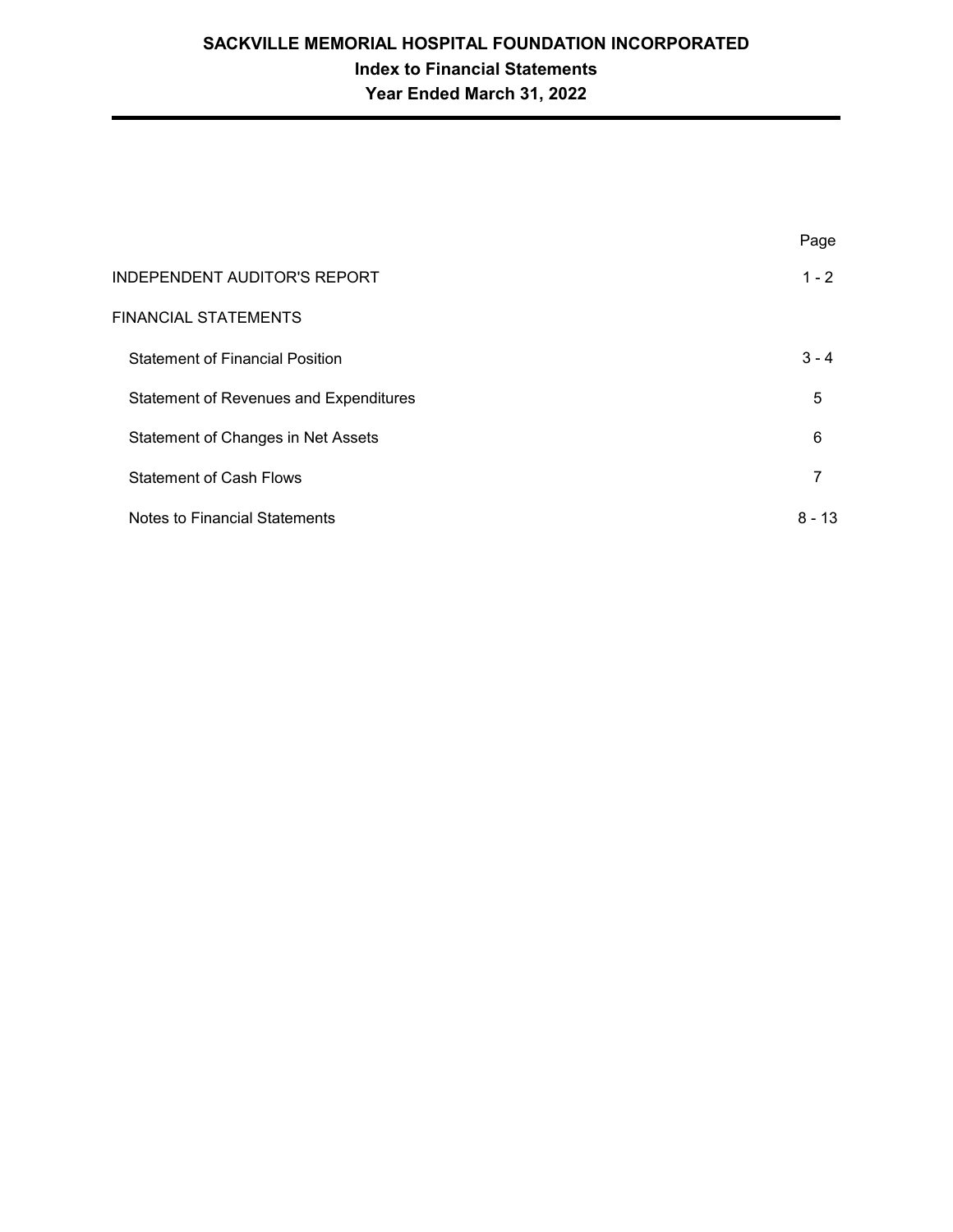

Member of The AC Group of Independent Accounting Firms

11 Princess Street P.O. Box 217 Amherst, N.S. B4H 3Z2 Tel: 902-661-1027 Fax: 902-667-0884 contact@mcisaacdarragh.ca

## **INDEPENDENT AUDITOR'S REPORT**

To the Directors of Sackville Memorial Hospital Foundation Incorporated

#### *Qualified Opinion*

We have audited the financial statements of Sackville Memorial Hospital Foundation Incorporated (the Foundation), which comprise the statement of financial position as at March 31, 2022, and the statements of revenues and expenditures, changes in net assets and cash flows for the year then ended, and notes to the financial statements, including a summary of significant accounting policies.

In our opinion, except for the possible effects of the matter described in the *Basis for Qualified Opinion* section of our report, the accompanying financial statements present fairly, in all material respects, the financial position of the Foundation as at March 31, 2022, and the results of its operations and cash flows for the year then ended in accordance with Canadian accounting standards for not-for-profit organizations (ASNPO).

#### *Basis for Qualified Opinion*

In common with many charitable organizations, the Foundation derives revenue from donations, the completeness of which is not susceptible of satisfactory audit verification. Accordingly, our verification of these revenues was limited to the amounts recorded in the records of the Foundation and we were not able to determine whether any adjustments might be necessary to contributions, excess of revenues over expenses, current assets and net assets. Our audit opinion on the financial statements for the year ended March 31, 2021 was modified accordingly because of the possible effects of this limitation of scope.

We conducted our audit in accordance with Canadian generally accepted auditing standards. Our responsibilities under those standards are further described in the *Auditor's Responsibilities for the Audit of the Financial Statements* section of our report. We are independent of the Foundation in accordance with ethical requirements that are relevant to our audit of the financial statements in Canada, and we have fulfilled our other ethical responsibilities in accordance with these requirements. We believe that the audit evidence we have obtained is sufficient and appropriate to provide a basis for our qualified audit opinion.

#### *Responsibilities of Management and Those Charged with Governance for the Financial Statements*

Management is responsible for the preparation and fair presentation of the financial statements in accordance with ASNPO, and for such internal control as management determines is necessary to enable the preparation of financial statements that are free from material misstatement, whether due to fraud or error.

In preparing the financial statements, management is responsible for assessing the Foundation's ability to continue as a going concern, disclosing, as applicable, matters related to going concern and using the going concern basis of accounting unless management either intends to liquidate the Foundation or to cease operations, or has no realistic alternative but to do so.

Those charged with governance are responsible for overseeing the Foundation's financial reporting process.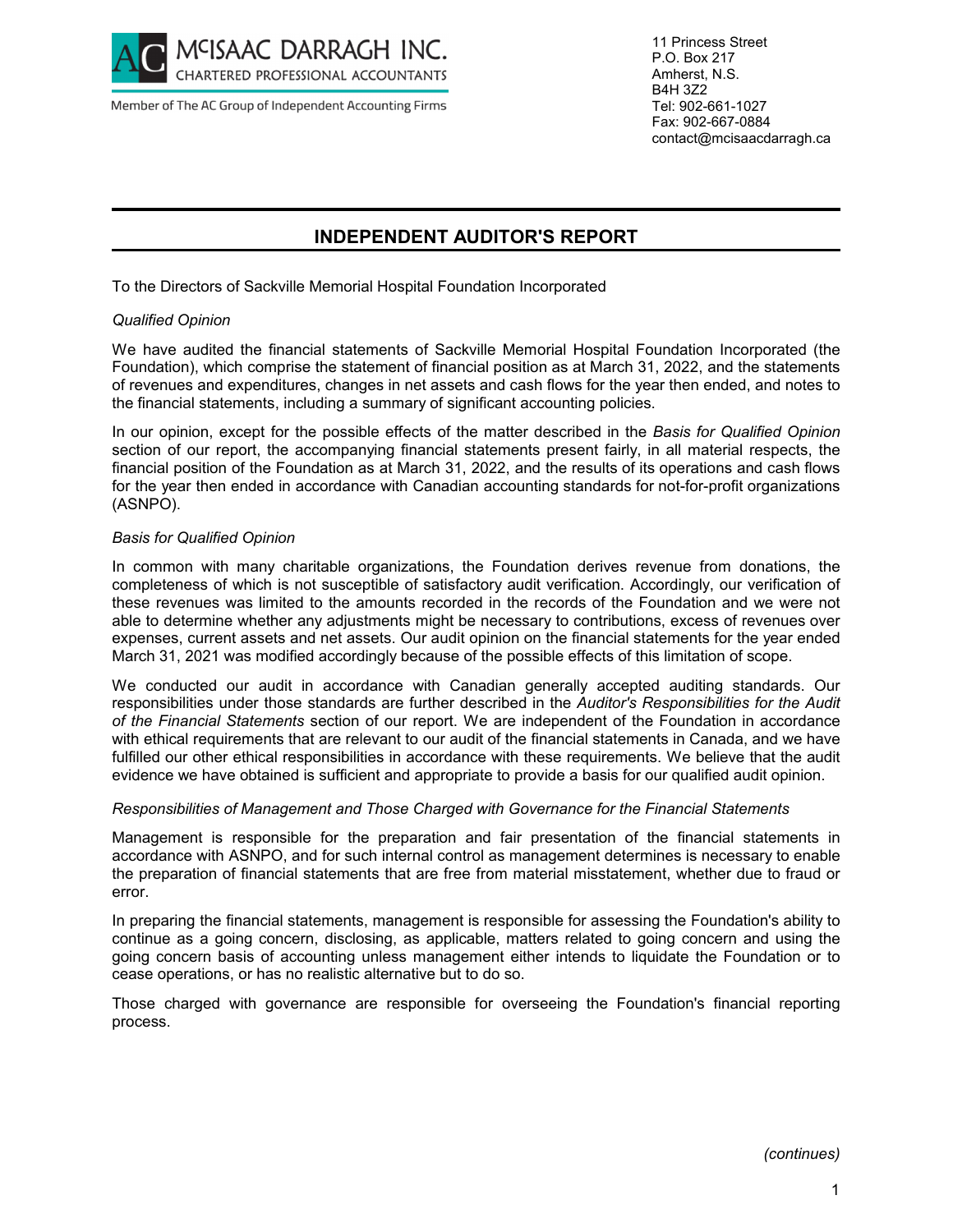Independent Auditor's Report to the Directors of Sackville Memorial Hospital Foundation Incorporated *(continued)*

#### *Auditor's Responsibilities for the Audit of the Financial Statements*

Our objectives are to obtain reasonable assurance about whether the financial statements as a whole are free from material misstatement, whether due to fraud or error, and to issue an auditor's report that includes our opinion. Reasonable assurance is a high level of assurance, but is not a guarantee that an audit conducted in accordance with Canadian generally accepted auditing standards will always detect a material misstatement when it exists. Misstatements can arise from fraud or error and are considered material if, individually or in the aggregate, they could reasonably be expected to influence the economic decisions of users taken on the basis of these financial statements.

As part of an audit in accordance with Canadian generally accepted auditing standards, we exercise professional judgment and maintain professional skepticism throughout the audit. We also:

- Identify and assess the risks of material misstatement of the financial statements, whether due to fraud or error, design and perform audit procedures responsive to those risks, and obtain audit evidence that is sufficient and appropriate to provide a basis for our opinion. The risk of not detecting a material misstatement resulting from fraud is higher than for one resulting from error, as fraud may involve collusion, forgery, intentional omissions, misrepresentations, or the override of internal control.
- Obtain an understanding of internal control relevant to the audit in order to design audit procedures that are appropriate in the circumstances, but not for the purpose of expressing an opinion on the effectiveness of the Foundation's internal control.
- Evaluate the appropriateness of accounting policies used and the reasonableness of accounting estimates and related disclosures made by management.
- Conclude on the appropriateness of management's use of the going concern basis of accounting and, based on the audit evidence obtained, whether a material uncertainty exists related to events or conditions that may cast significant doubt on the Foundation's ability to continue as a going concern. If we conclude that a material uncertainty exists, we are required to draw attention in our auditor's report to the related disclosures in the financial statements or, if such disclosures are inadequate, to modify our opinion. Our conclusions are based on the audit evidence obtained up to the date of our auditor's report. However, future events or conditions may cause the Foundation to cease to continue as a going concern.
- Evaluate the overall presentation, structure and content of the financial statements, including the disclosures, and whether the financial statements represent the underlying transactions and events in a manner that achieves fair presentation.

We communicate with those charged with governance regarding, among other matters, the planned scope and timing of the audit and significant audit findings, including any significant deficiencies in internal control that we identify during our audit.

McJoaac Dang Lac.

Amherst, Nova Scotia

June 13, 2022 CHARTERED PROFESSIONAL ACCOUNTANTS

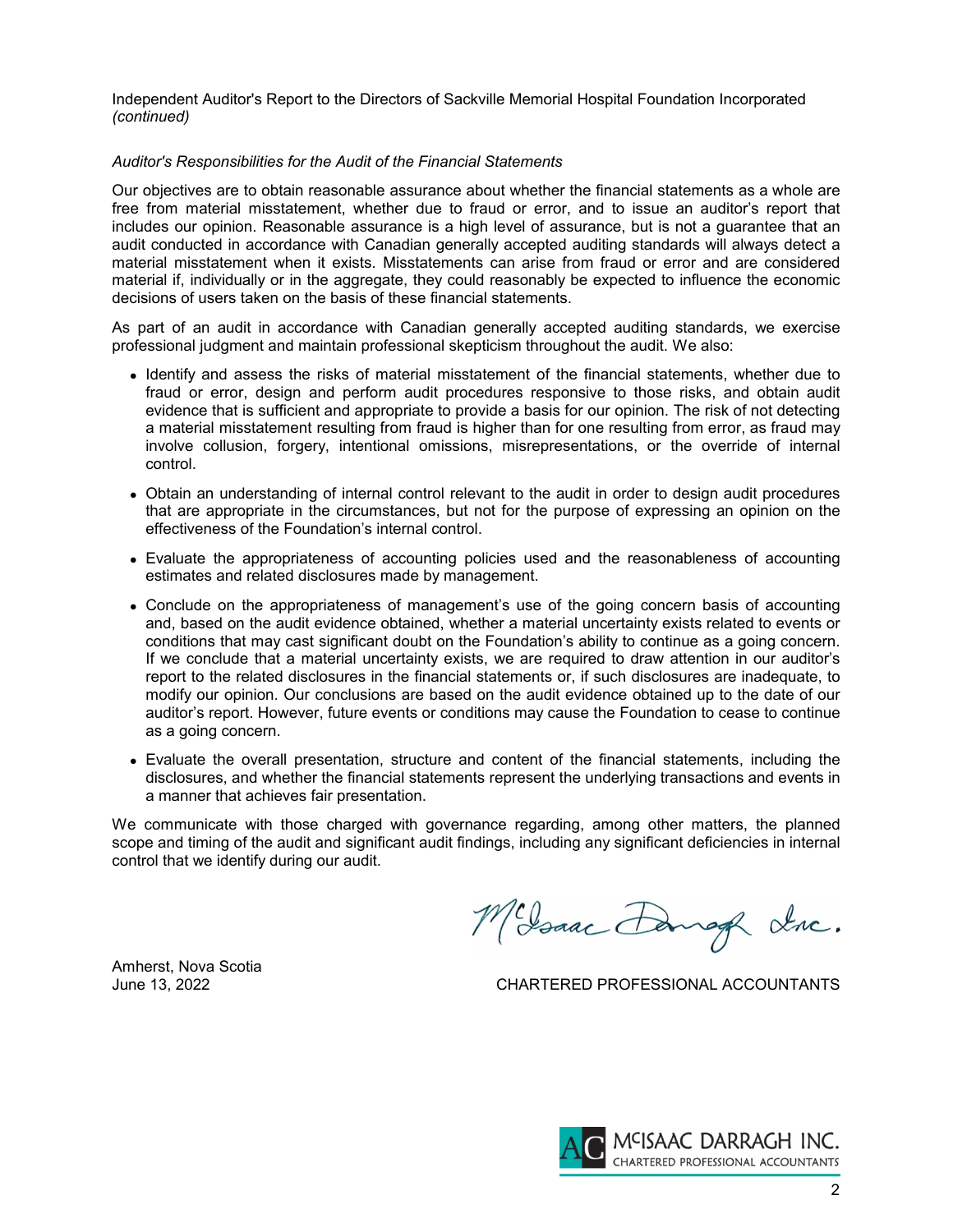## **Statement of Financial Position**

**March 31, 2022**

|                                                                                                              |    | General<br>Fund<br>2022           |       | Expendable<br>Endowment<br>Fund<br>2022 |    | Principal<br>Endowment<br>Fund<br>2022 |    | 2022                                |    |                                      | 2021 |
|--------------------------------------------------------------------------------------------------------------|----|-----------------------------------|-------|-----------------------------------------|----|----------------------------------------|----|-------------------------------------|----|--------------------------------------|------|
|                                                                                                              |    |                                   |       |                                         |    |                                        |    |                                     |    |                                      |      |
| <b>ASSETS</b>                                                                                                |    |                                   |       |                                         |    |                                        |    |                                     |    |                                      |      |
| <b>CURRENT</b><br>Cash<br>Short term investments (Note 3)<br>Amounts receivable (Note 4)<br>Prepaid expenses | \$ | 170,010<br>75,000<br>994<br>1,155 | $\$\$ |                                         | \$ | 14,989<br>7,330                        | \$ | 170,010<br>89,989<br>8,324<br>1,155 | \$ | 117,504<br>161,996<br>8,636<br>1,106 |      |
|                                                                                                              |    |                                   |       |                                         |    |                                        |    |                                     |    |                                      |      |
|                                                                                                              |    | 247,159                           |       |                                         |    | 22,319                                 |    | 269,478                             |    | 289,242                              |      |
| <b>WORKS OF ART</b>                                                                                          |    | 7,334                             |       |                                         |    |                                        |    | 7,334                               |    | 7,334                                |      |
| HELD IN TRUST (Note 5)                                                                                       |    | ٠                                 |       |                                         |    | $\overline{\phantom{0}}$               |    |                                     |    | 7,479                                |      |
| MORTGAGE RECEIVABLE (Note 6)                                                                                 |    |                                   |       |                                         |    | 266,908                                |    | 266,908                             |    | 274,324                              |      |
| LONG TERM INVESTMENTS (Note 3)                                                                               |    |                                   |       |                                         |    | 1,881,808                              |    | 1,881,808                           |    | 1,562,830                            |      |
| DUE BETWEEN FUNDS                                                                                            |    | (2,842)                           |       | $\overline{\phantom{a}}$                |    | 2,842                                  |    | ۰.                                  |    | ۰                                    |      |
|                                                                                                              | \$ | 251,651                           | \$    |                                         | \$ | 2,173,877                              | \$ | 2,425,528                           | \$ | 2,141,209                            |      |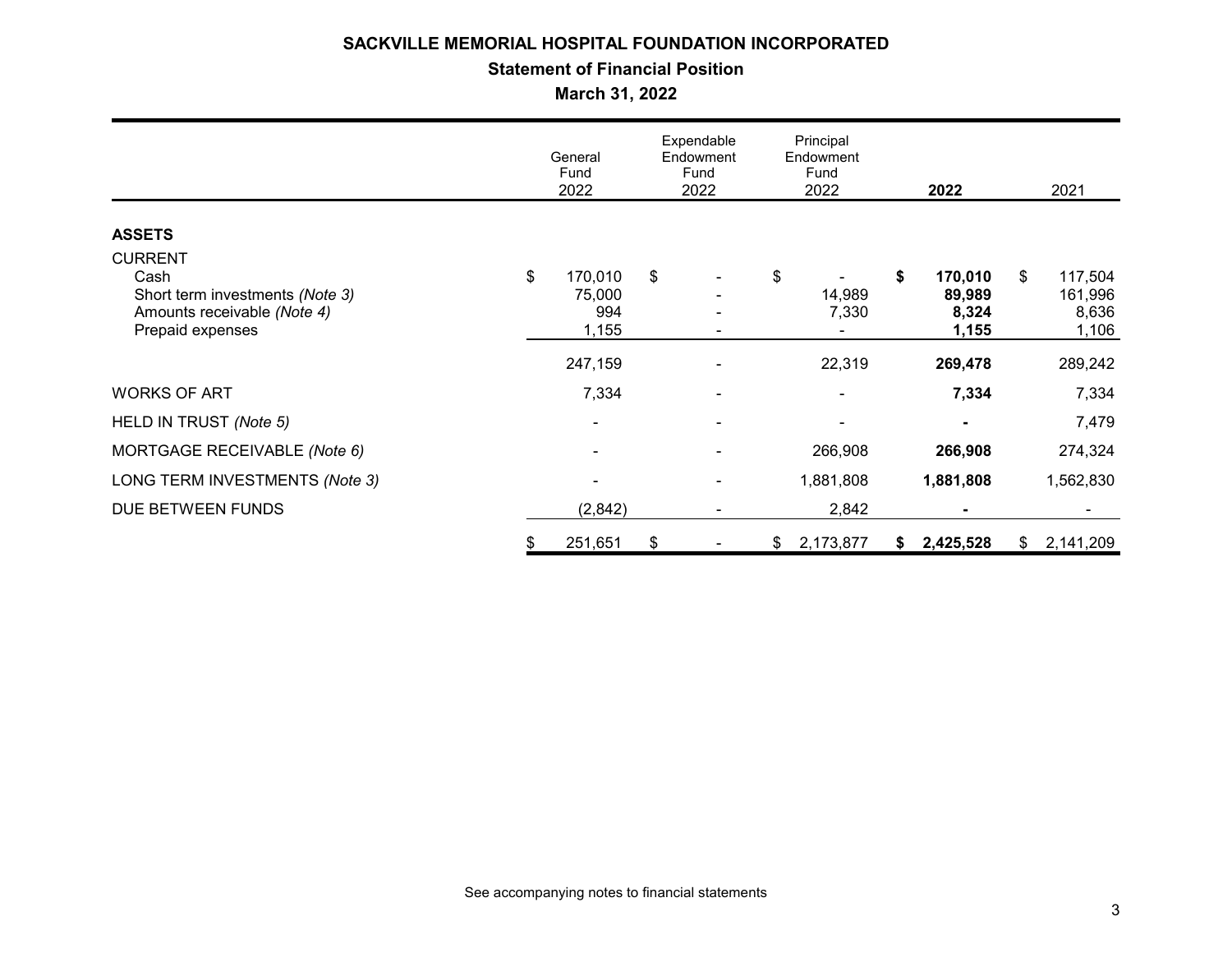## **Statement of Financial Position**

**March 31, 2022**

|                                              | General<br>Fund<br>2022 |         | Expendable<br>Endowment<br>Fund<br>2022 |   | Principal<br>Endowment<br>Fund<br>2022 |           | 2022 |           | 2021 |           |
|----------------------------------------------|-------------------------|---------|-----------------------------------------|---|----------------------------------------|-----------|------|-----------|------|-----------|
|                                              |                         |         |                                         |   |                                        |           |      |           |      |           |
| <b>LIABILITIES AND NET ASSETS</b>            |                         |         |                                         |   |                                        |           |      |           |      |           |
| <b>CURRENT</b>                               |                         |         |                                         |   |                                        |           |      |           |      |           |
| Accounts payable and accrued liabilities     | \$                      | 143,523 | $\sqrt[6]{2}$                           |   | \$                                     |           | \$   | 143,523   | \$   | 6,159     |
| Deferred contributions (Note 7)              |                         | 11,195  |                                         |   |                                        |           |      | 11,195    |      | 63,702    |
|                                              |                         | 154,718 |                                         |   |                                        |           |      | 154,718   |      | 69,861    |
| HELD IN TRUST (Note 5)                       |                         |         |                                         |   |                                        |           |      |           |      | 7,479     |
|                                              |                         | 154,718 |                                         |   |                                        |           |      | 154,718   |      | 77,340    |
| <b>NET ASSETS</b>                            |                         |         |                                         |   |                                        |           |      |           |      |           |
| Unrestricted                                 |                         | 96,933  |                                         |   |                                        |           |      | 96,933    |      | 1,359,313 |
| Externally restricted for endowment          |                         |         |                                         |   |                                        | 40,171    |      | 40,171    |      | 27,883    |
| Internally restricted for endowment (Note 8) |                         |         |                                         |   |                                        | 2,133,706 |      | 2,133,706 |      | 676,673   |
|                                              |                         | 96,933  |                                         | ٠ |                                        | 2,173,877 |      | 2,270,810 |      | 2,063,869 |
|                                              | \$                      | 251,651 | \$                                      |   | \$                                     | 2,173,877 | S.   | 2,425,528 | \$   | 2,141,209 |

OTHER SIGNIFICANT MATTER *(Note 12)*

## **ON BEHALF OF THE BOARD**

*Director* 

*Director*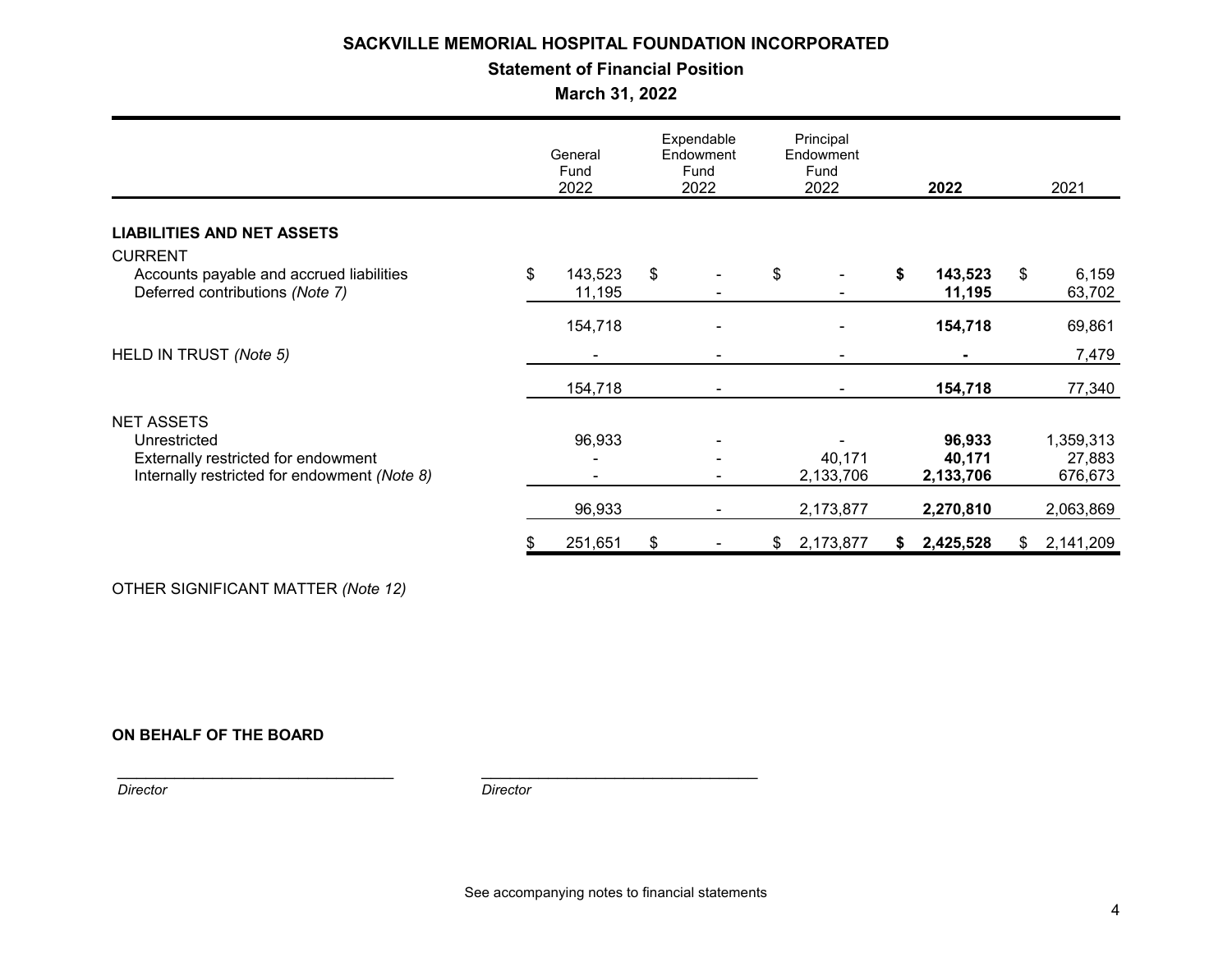## **Statement of Revenues and Expenditures**

**Year Ended March 31, 2022**

|                                         | General Fund<br>2022 |                | Expendable<br>Endowment<br>Fund<br>2022 |            | Principal<br>Endowment<br>Fund<br>2022 |        | 2022 |            | 2021          |
|-----------------------------------------|----------------------|----------------|-----------------------------------------|------------|----------------------------------------|--------|------|------------|---------------|
|                                         |                      |                |                                         |            |                                        |        |      |            |               |
| <b>REVENUES</b>                         |                      |                |                                         |            |                                        |        |      |            |               |
| Investment income                       | \$                   | $\overline{2}$ | \$                                      | 75,242     | \$                                     |        | \$   | 75,244     | \$<br>46,970  |
| Restricted contributions                |                      | 186,797        |                                         |            |                                        | 12,288 |      | 199,085    | 400           |
| Unrestricted contributions              |                      | 95,972         |                                         |            |                                        |        |      | 95,972     | 30,766        |
| Town of Sackville                       |                      | 20,000         |                                         |            |                                        |        |      | 20,000     | 20,000        |
| Gain on disposal of investments         |                      |                |                                         | 334,195    |                                        |        |      | 334,195    | 24,195        |
| Unrealized gain (loss) on investments   |                      |                |                                         | (266, 357) |                                        |        |      | (266, 357) | 209,224       |
|                                         |                      | 302,771        |                                         | 143,080    |                                        | 12,288 |      | 458,139    | 331,555       |
| <b>EXPENSES</b>                         |                      |                |                                         |            |                                        |        |      |            |               |
| Administrative services                 |                      | 9,370          |                                         |            |                                        |        |      | 9,370      | 11,434        |
| Charitable expenditures (Note 9)        |                      | 221,545        |                                         |            |                                        |        |      | 221,545    | 23,241        |
| Communication                           |                      | 2,055          |                                         |            |                                        |        |      | 2,055      | 1,889         |
| <b>Foundation Focus newsletter</b>      |                      | 4,031          |                                         |            |                                        |        |      | 4,031      | 2,920         |
| Fundraising expenses                    |                      | 1,125          |                                         |            |                                        |        |      | 1,125      | 7,160         |
| Interest and bank charges               |                      | 2,287          |                                         |            |                                        |        |      | 2,287      | 1,990         |
| Investment management fees              |                      |                |                                         |            |                                        |        |      |            | 6,810         |
| Liability insurance                     |                      | 1,379          |                                         |            |                                        |        |      | 1,379      | 1,092         |
| Professional fees                       |                      | 9,406          |                                         |            |                                        |        |      | 9,406      | 6,880         |
|                                         |                      | 251,198        |                                         |            |                                        |        |      | 251,198    | 63,416        |
| <b>EXCESS OF REVENUES OVER EXPENSES</b> | S                    | 51,573         | \$                                      | 143,080    | \$                                     | 12,288 | \$   | 206,941    | \$<br>268,139 |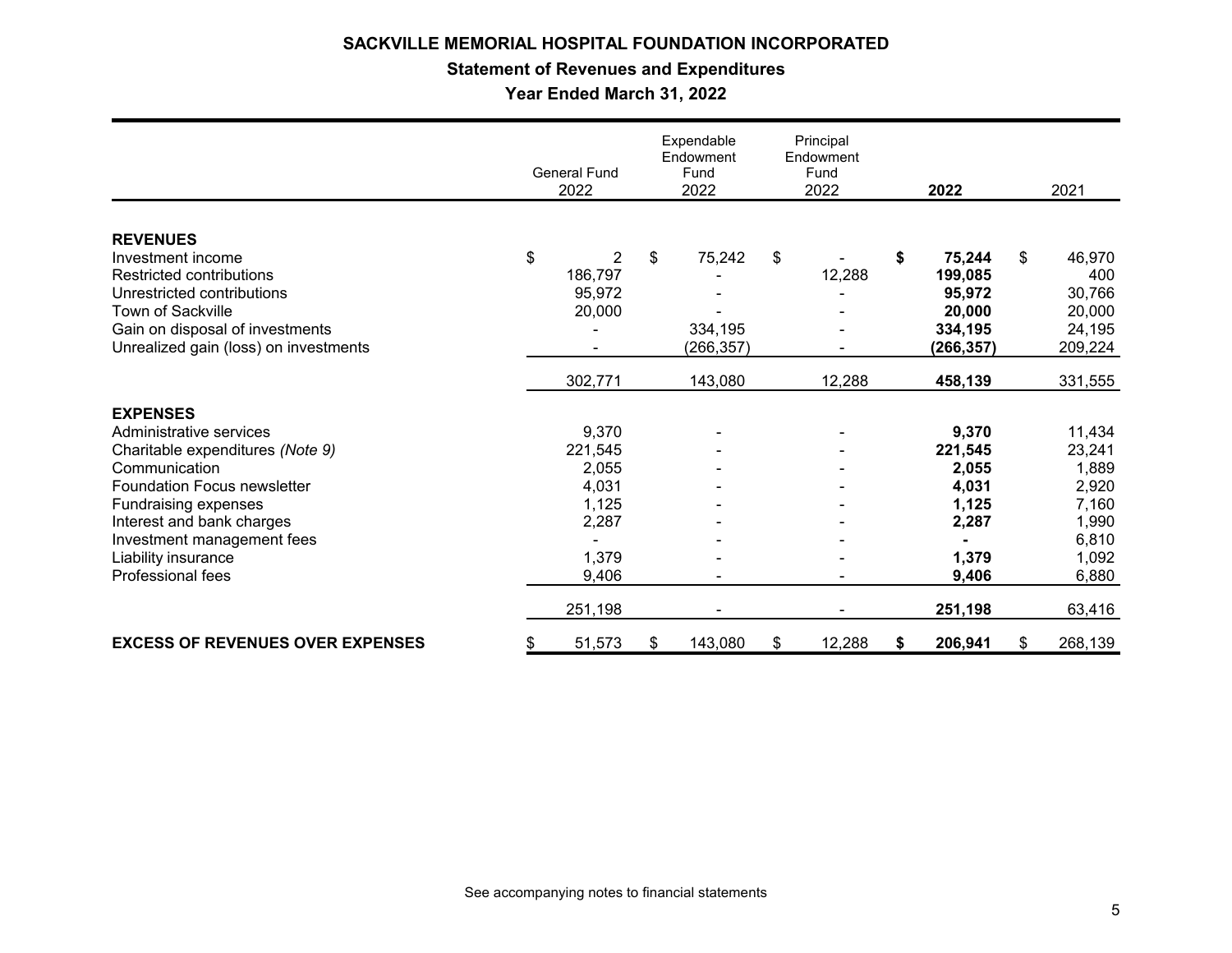## **Statement of Changes in Net Assets**

**Year Ended March 31, 2022**

|                                                                                                                                                                                                                                                                             | <b>General Fund</b>                                  |    | Expendable<br>Endowment<br>Fund   | Principal<br>Endowment<br>Fund -<br>Externally<br>Restricted for<br>Endowment |     | Principal<br>Endowment<br>Fund -<br>Internally<br>Restricted for<br>Endowment |    | 2022                 |     | 2021                                             |
|-----------------------------------------------------------------------------------------------------------------------------------------------------------------------------------------------------------------------------------------------------------------------------|------------------------------------------------------|----|-----------------------------------|-------------------------------------------------------------------------------|-----|-------------------------------------------------------------------------------|----|----------------------|-----|--------------------------------------------------|
| <b>NET ASSETS - BEGINNING OF</b><br><b>YEAR</b><br>Excess of revenues over expenses<br>Transfer of spending<br>allocation (Note 2)<br>Transfer excess investment income to<br>Principal Endowment Fund (Note 2)<br><b>Transfer to Principal Endowment</b><br>Fund (Note 10) | \$<br>1,359,313<br>51,573<br>67,200<br>(1, 381, 153) | \$ | 143,080<br>(67, 200)<br>(75, 880) | \$<br>27,883<br>12,288                                                        | \$  | 676,673<br>75,880<br>1,381,153                                                | \$ | 2,063,869<br>206,941 | S   | 1,795,730<br>268,139<br>$\overline{\phantom{a}}$ |
| <b>NET ASSETS - END OF YEAR</b>                                                                                                                                                                                                                                             | 96,933                                               | S  |                                   | \$<br>40,171                                                                  | \$. | 2,133,706                                                                     | S  | 2,270,810            | \$. | 2,063,869                                        |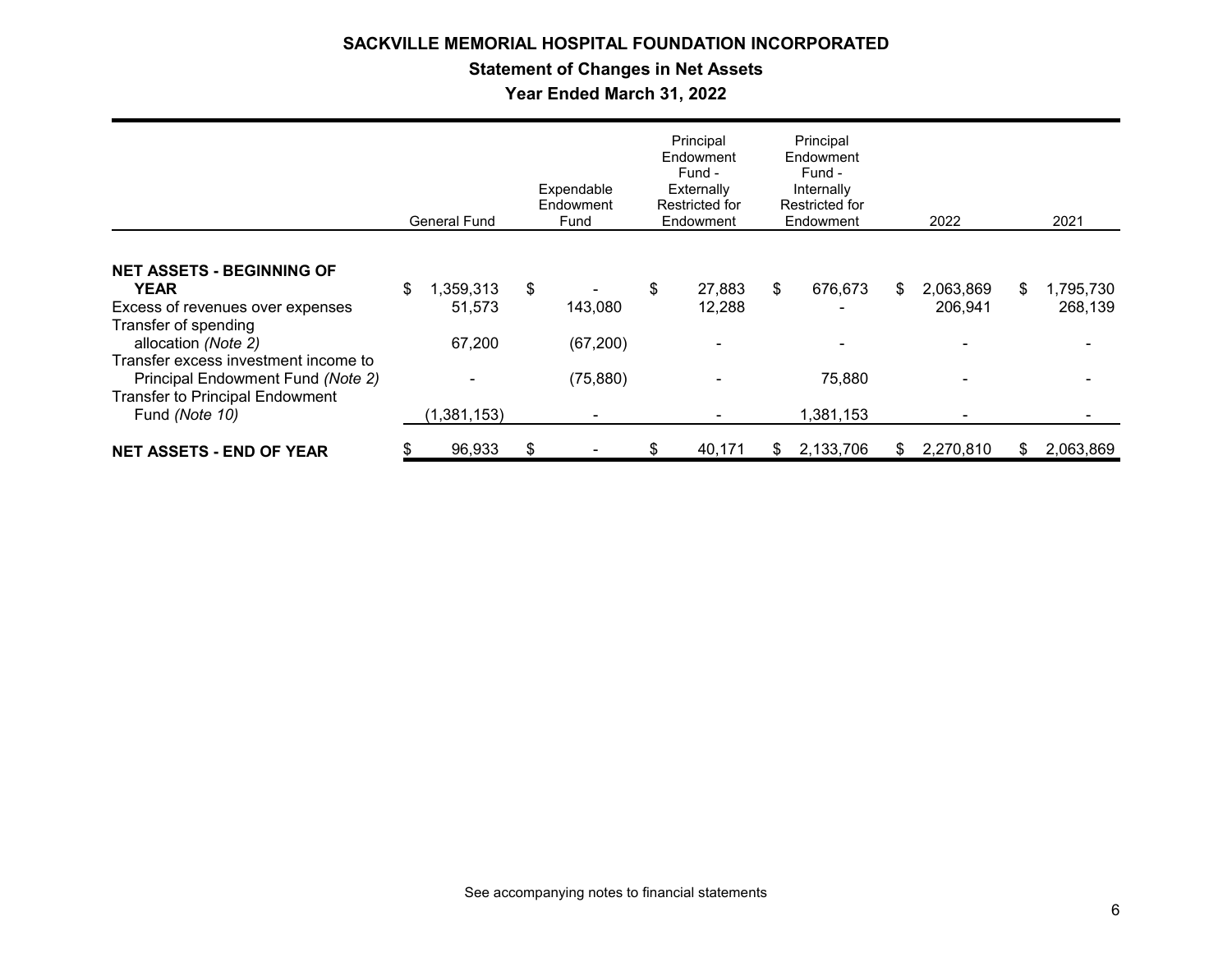## **Statement of Cash Flows**

**Year Ended March 31, 2022**

|                                                | <b>General Fund</b><br>2022 |            | Expendable<br>Endowment<br>Fund<br>2022 |           | Principal<br>Endowment<br>Fund<br>2022 |    | 2022        |    | 2021       |
|------------------------------------------------|-----------------------------|------------|-----------------------------------------|-----------|----------------------------------------|----|-------------|----|------------|
|                                                |                             |            |                                         |           |                                        |    |             |    |            |
| <b>OPERATING ACTIVITIES</b>                    |                             |            |                                         |           |                                        |    |             |    |            |
| Cash receipts from contributors and government | \$                          | 249,637    | \$                                      |           | \$                                     | \$ | 249,637     | \$ | 90,847     |
| Cash paid to suppliers and donees              |                             | (113, 885) |                                         |           |                                        |    | (113, 885)  |    | (73,002)   |
| Investment income received                     |                             | 2          |                                         | 61,304    |                                        |    | 61,306      |    | 32,856     |
| Interest received on mortgage receivable       |                             |            |                                         | 13,938    |                                        |    | 13,938      |    | 14,114     |
| Cash flow from operating activities            |                             | 135,754    |                                         | 75,242    |                                        |    | 210,996     |    | 64,815     |
| <b>INVESTING ACTIVITIES</b>                    |                             |            |                                         |           |                                        |    |             |    |            |
| Purchase of investments                        |                             | (75,000)   |                                         |           | (1,873,609)                            |    | (1,948,609) |    | (546, 364) |
| Proceeds on disposal of investments            |                             |            |                                         |           | 1,636,056                              |    | 1,636,056   |    | 547,313    |
| Decrease (increase) in invested cash           |                             |            |                                         |           | 147,007                                |    | 147,007     |    | (26, 114)  |
| Repayment received from mortgage receivable    |                             |            |                                         |           | 7,056                                  |    | 7,056       |    | 7,054      |
| Cash flow from (used by) investing activities  |                             | (75,000)   |                                         |           | (83, 490)                              |    | (158,490)   |    | (18, 111)  |
| <b>FINANCING ACTIVITIES</b>                    |                             |            |                                         |           |                                        |    |             |    |            |
| Endowment fund donations                       |                             |            |                                         |           |                                        |    |             |    | 400        |
| Transfers between funds                        |                             | (8, 248)   |                                         | (75, 242) | 83,490                                 |    |             |    |            |
| Cash flow from (used by) financing activities  |                             | (8, 248)   |                                         | (75, 242) | 83,490                                 |    |             |    | 400        |
| <b>INCREASE IN CASH FLOW</b>                   |                             | 52,506     |                                         |           |                                        |    | 52,506      |    | 47,104     |
| Cash - beginning of year                       |                             | 117,504    |                                         |           |                                        |    | 117,504     |    | 70,400     |
| <b>CASH - END OF YEAR</b>                      | S                           | 170,010    | \$                                      |           | \$                                     | \$ | 170,010     | \$ | 117,504    |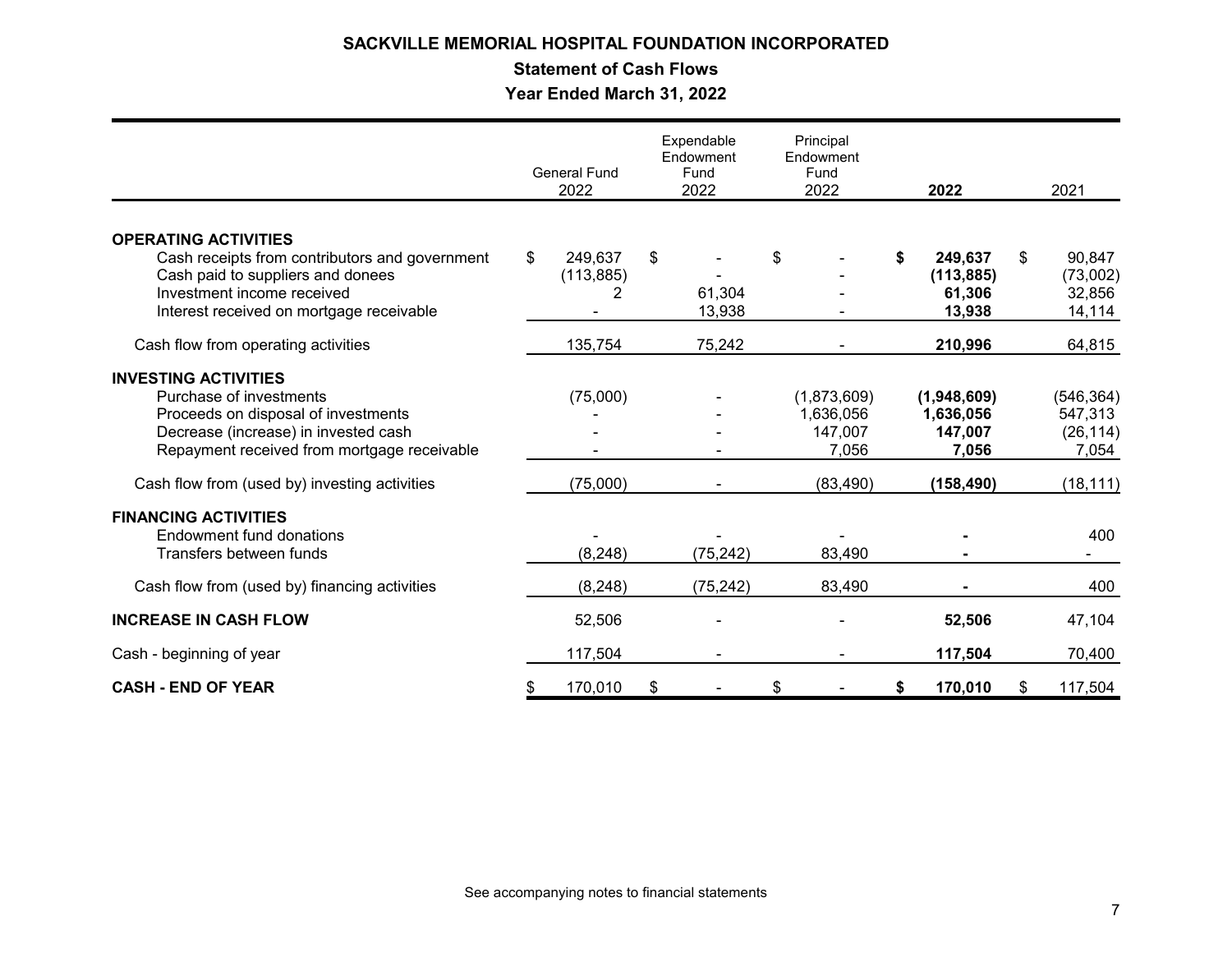## **SACKVILLE MEMORIAL HOSPITAL FOUNDATION INCORPORATED Notes to Financial Statements Year Ended March 31, 2022**

### 1. DESCRIPTION OF OPERATIONS

The Sackville Memorial Hospital Foundation Incorporated is incorporated under the laws of the Province of New Brunswick and its activities include receiving contributions (donations and gifts) that are used to support the Sackville Memorial Hospital and, in the area served by the Hospital, to i) carry on and support other charitable activities that will promote health and ii) advance education by providing bursaries to high school graduates who are enrolled in university or collage programs in a healthcare field. The Foundation is a registered charity under the Income Tax Act and accordingly is exempt from income taxes.

## 2. SUMMARY OF SIGNIFICANT ACCOUNTING POLICIES

#### Basis of presentation

The financial statements were prepared in accordance with Canadian accounting standards for notfor-profit organizations and include the following significant accounting policies:

### Changes in accounting policies

During the year, the Foundation adopted an Endowment Fund Accounting Policy, which is described in more detail below. The purpose of the change in policy is to better reflect the Foundation's management of investments to benefit both current and future generations. The significant changes to the financial statements include re-naming the Endowment Fund the Principal Endowment Fund, and creating a new Expendable Endowment Fund, which is the fund in which investment returns are recognized, and the allocation of net assets. Adoption of this accounting policy had no impact on net assets as at April 1, 2020 or revenues and expenditures or cash flows for the year ended March 31, 2021 as previously reported.

### Fund accounting

Sackville Memorial Hospital Foundation Incorporated follows the restricted fund method of accounting for contributions.

The General Fund accounts for the Foundation's charitable and administrative activities. This fund reports unrestricted resources and restricted contributions for which no restricted fund exists.

The Expendable Endowment Fund reports the investment returns earned on Principal Endowment Fund investments. At the end of the year, net assets are transferred to the General Fund and to the Principal Endowment Fund in accordance with the Foundation's Spending Allocation and Endowment Fund Accounting policies.

The Principal Endowment Fund reports resources restricted for endowment, either externally by donors or internally by the Board.

### Revenue recognition

Externally restricted contributions related to general operations are recognized as revenue of the General Fund in the year in which the related expenses are incurred. Until that time, externally restricted contributions are included in deferred revenue on the balance sheet.

Unrestricted contributions related to general operations are recognized as revenue of the General Fund in the year received.

Contributions externally restricted for endowment are recognized as revenue in the Principal Endowment Fund when received.

Unrestricted returns on Principal Endowment Fund resources are recognized as revenue of the Expendable Endowment Fund.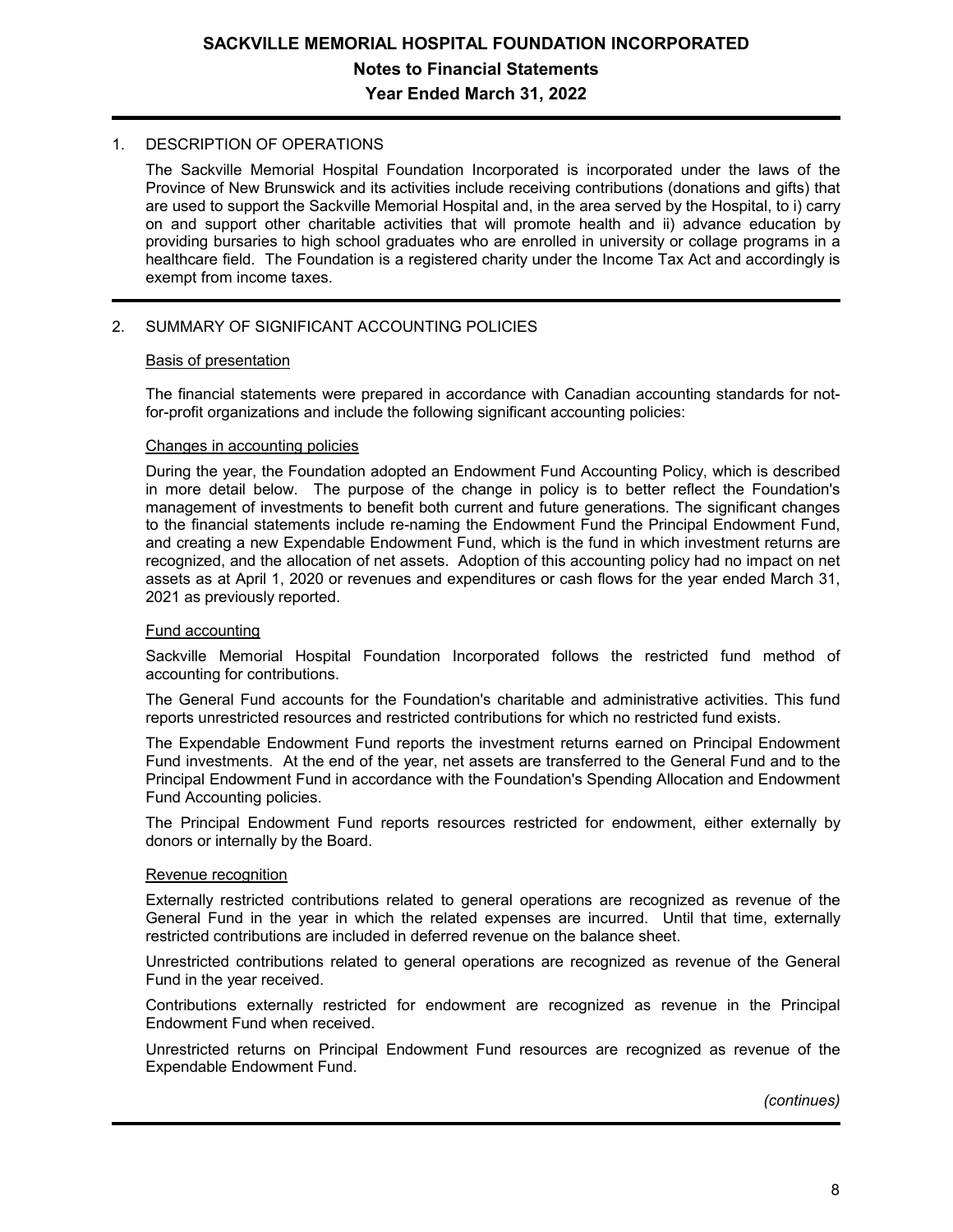## 2. SUMMARY OF SIGNIFICANT ACCOUNTING POLICIES *(continued)*

Externally restricted investment returns are recognized as revenue of the General Fund in the year the related expenses are incurred. Until that time, externally restricted income is included in deferred revenue on the balance sheet.

Investment returns on short term investments in the General Fund are recognized as revenue of the General Fund in the year received.

Pledges are not recognized as income until the pledge payments are received.

#### Endowment spending allocation policy

The Foundation's policy limits the spending allocation to the lower of 4.0% of the market value at the end of the previous fiscal year and the average market value of the previous five fiscal years. At the end of each year the portion allocated for spending is transferred from the Expendable Endowment Fund to the General Fund through net assets. The remaining investment returns are transferred to the Endowment Principal Fund through net assets. In years when the total return is less than the spending allocation, except in the case of an endowment where there are restrictions on the use of the total return, the shortfall is recorded as a decrease to the internally endowed portion of the Principal Endowment Fund.

#### Financial instruments policy

The Foundation measures its financial assets and financial liabilities at fair value. Changes in fair value are recognized in the statement of revenues and expenditures.

Financial assets measured at fair value include cash, invested cash, amounts receivable, short term investments, restricted cash, and investments.

Financial liabilities measured at fair value include accounts payable.

#### Cash and cash equivalents

Cash includes cash in bank accounts held for operating purposes. Cash balances in investment accounts and restricted cash are excluded from cash and cash equivalents.

### Donated goods

Donated goods are not recognized in the financial statements but are receipted at their fair market value at the time of the donation if fair value can be reasonably estimated. During the year \$0 in donated hospital equipment and furniture were receipted. (2021 - \$4,965).

Volunteers contribute a significant amount of their time each year. Because of the difficulty in determining their fair value, contributed services are not recognized in the financial statements.

#### Capital assets

Capital assets are stated at cost or deemed cost less accumulated amortization. Capital assets are amortized over their estimated useful lives at the following rates and methods:

#### Works of art non-amortizable when the non-amortizable in the non-amortizable in the non-amortizable

The Foundation regularly reviews its capital assets to eliminate obsolete items.

Capital assets acquired during the year but not placed into use are not amortized until they are placed into use.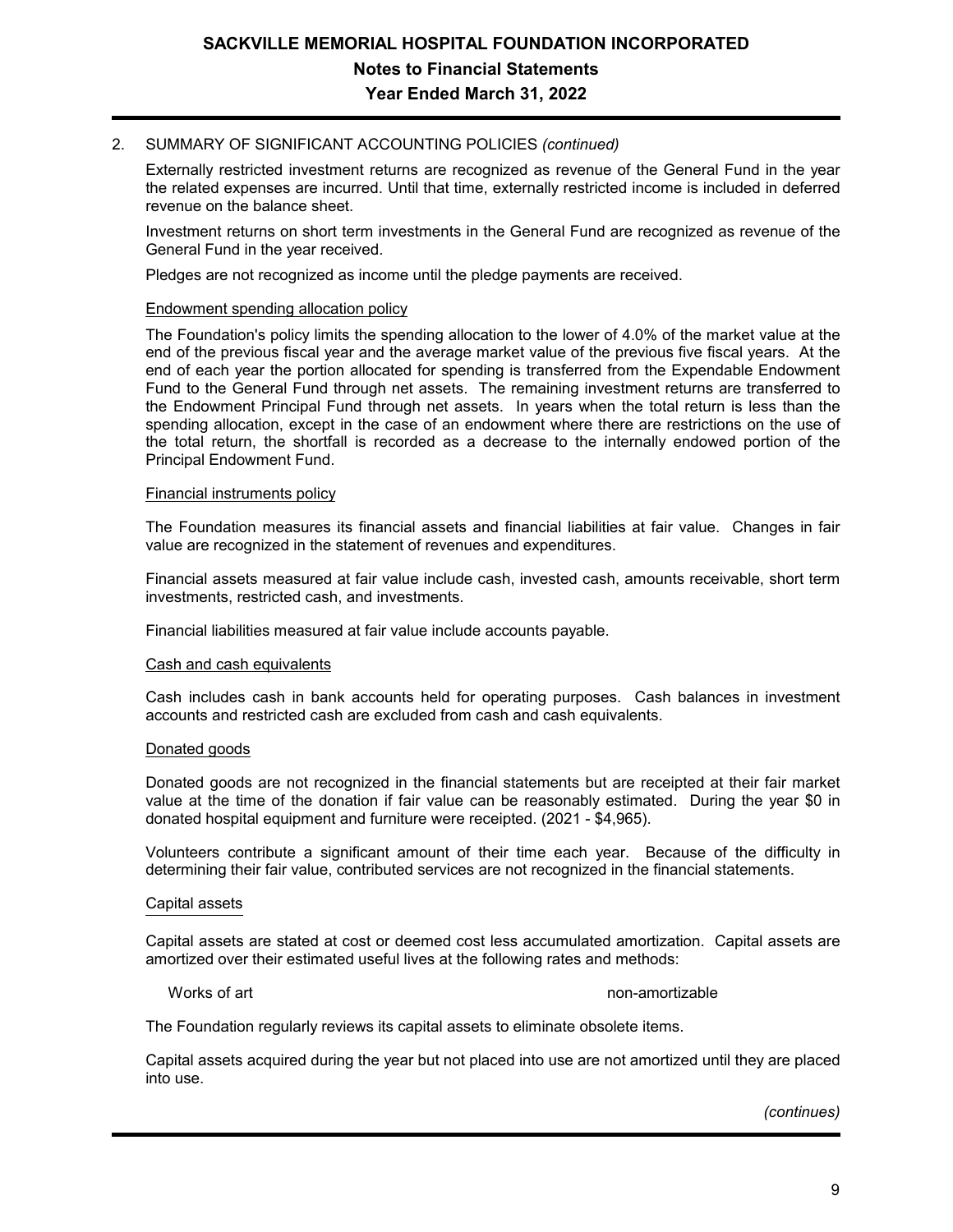### 2. SUMMARY OF SIGNIFICANT ACCOUNTING POLICIES *(continued)*

### Measurement uncertainty

The preparation of financial statements in conformity with Canadian accounting standards for not-forprofit organizations requires management to make estimates and assumptions that affect the reported amount of assets and liabilities, disclosure of contingent assets and liabilities at the date of the financial statements and the reported amounts of revenues and expenses during the period. Such estimates include the provision for uncollectible accounts and accruals for certain expenses, which are periodically reviewed and any adjustments necessary are reported in earnings in the period in which they become known. Actual results could differ from these estimates.

## 3. INVESTMENTS

General Fund investments are held in highly liquid money market funds.

Principal Endowment investments are held in a variety of Exchange Traded Funds (ETFs) with both fixed income and equity components.

## 4. AMOUNTS RECEIVABLE

|                                                 |    | 2022  |   | 2021           |
|-------------------------------------------------|----|-------|---|----------------|
| General fund<br><b>HST</b> receivable           |    | 994   |   |                |
| Current portion of mortgage receivable (Note 6) | \$ |       | S | 1.666<br>6,970 |
| Allowance for doubtful accounts                 |    |       |   |                |
|                                                 |    | 994   |   | 8,636          |
| <b>Principal Endowment Fund</b>                 |    |       |   |                |
| Current portion of mortgage receivable (Note 6) |    | 7,330 |   |                |
|                                                 | S  | 8.324 |   | 8.636          |

### Credit Risk

Credit risk arises from the potential that a counter party will fail to perform it obligations. The Foundation is exposed to credit risk from the mortgagor. In order to reduce credit risk, the Foundation conducts regular reviews of its existing mortgagor's payment history. An allowance for doubtful accounts is established based upon factors surrounding the credit risk of specific accounts, historical trends and other information.

## 5. HELD IN TRUST

In 2021, \$7,479 was held in trust for the Education and Wellness Committee. In 2022, the amounts held in trust were donated to the Foundation for direct administration. The 2021 balance of \$7.479 is included in 2022 restricted contributions revenue.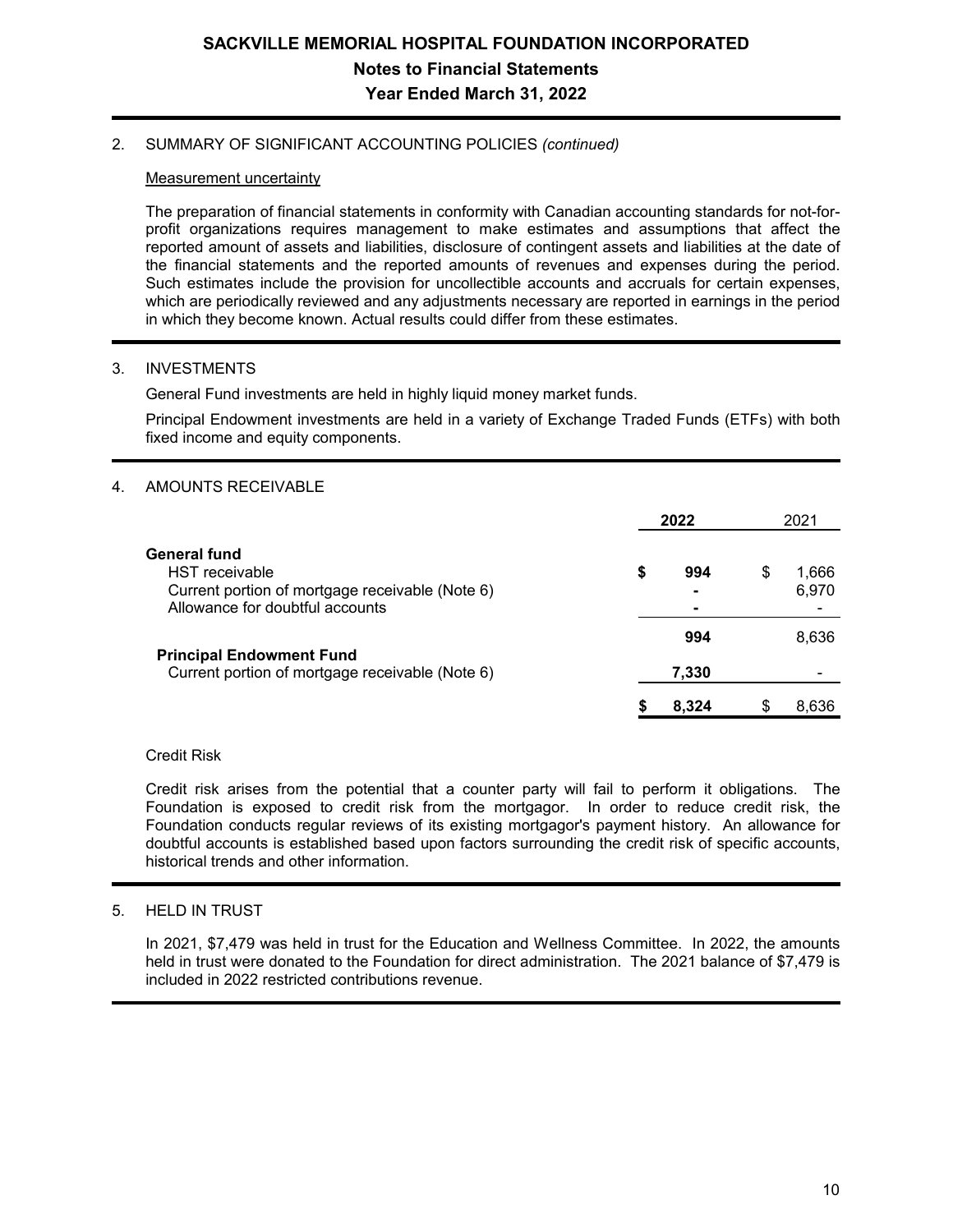## **SACKVILLE MEMORIAL HOSPITAL FOUNDATION INCORPORATED Notes to Financial Statements Year Ended March 31, 2022**

## 6. MORTGAGE RECEIVABLE

| MUNISAGE INLULIVADLE                                                                                                                                                                  | 2022                   | 2021      |
|---------------------------------------------------------------------------------------------------------------------------------------------------------------------------------------|------------------------|-----------|
| Mortgage receivable bearing interest at 5% per annum,<br>repayable in monthly blended payments of \$1,741. The<br>mortgage matures July, 2023 and is secured by land and<br>building. | \$274,238              | \$281,294 |
| Amounts receivable within one year (Note 4)                                                                                                                                           | (7, 330)               | (6,970)   |
|                                                                                                                                                                                       | \$266,908              | \$274,324 |
| Principal repayment terms are approximately:                                                                                                                                          |                        |           |
| 2023<br>2024                                                                                                                                                                          | \$<br>7,330<br>266,908 |           |
|                                                                                                                                                                                       | \$274,238              |           |
|                                                                                                                                                                                       |                        |           |

## 7. DEFERRED CONTRIBUTIONS

|                                                                                      | Opening<br>balance  | received      |     | Contributions Recognized as<br>revenue |   | 2022                  |
|--------------------------------------------------------------------------------------|---------------------|---------------|-----|----------------------------------------|---|-----------------------|
| 2021 Annual Appeal<br>Give Comfort (Palliative Care)<br>Port Elgin and Region Health | \$<br>62,567<br>345 | 116,751<br>20 | -\$ | 179,318<br>$\overline{\phantom{0}}$    | S | $\blacksquare$<br>365 |
| Centre<br>Town of Sackville                                                          | 790<br>۰            | 40<br>10,000  |     | $\overline{\phantom{0}}$               |   | 830<br>10,000         |
|                                                                                      | \$<br>63.702        | 126,811       | \$  | 179,318                                |   | 11,195                |

### 8. INTERNALLY RESTRICTED NET ASSETS

Net assets that are restricted for endowment by the Board rather than by a contributor may have that restriction removed by the Board in the future.

In the Principal Endowment Fund, \$2,133,706 was internally endowed by the Board from General Fund assets.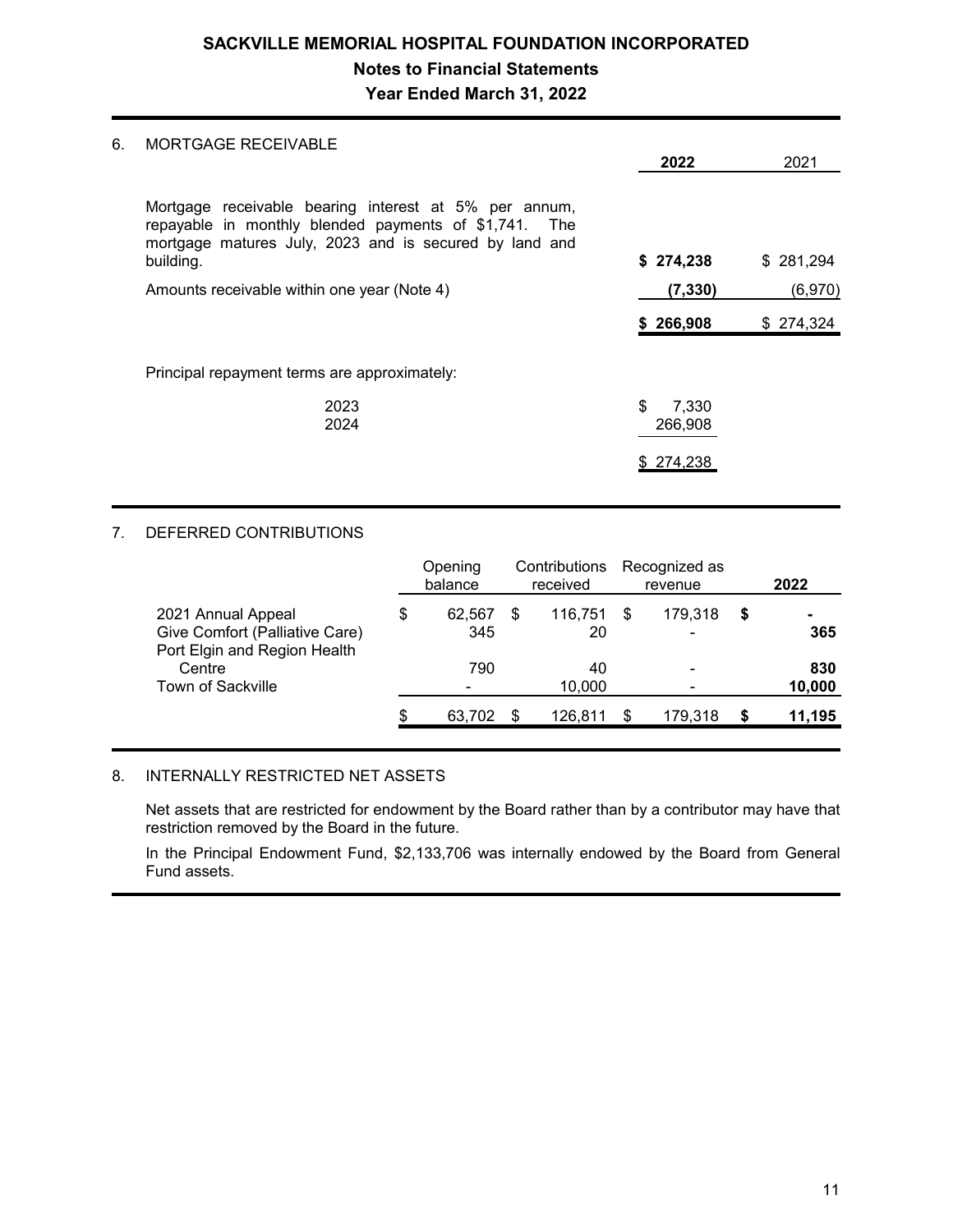## **SACKVILLE MEMORIAL HOSPITAL FOUNDATION INCORPORATED Notes to Financial Statements Year Ended March 31, 2022**

### 9. CHARITABLE EXPENDITURES

|                                                                                                                                        | 2022      | 2021   |
|----------------------------------------------------------------------------------------------------------------------------------------|-----------|--------|
| Expenditures from restricted contributions (Note 7)<br>2021 Campaign Disbursements<br>Port Elgin and Region Health Centre - United Way | \$207,543 | \$     |
| funding                                                                                                                                |           | 3,090  |
|                                                                                                                                        | 207,543   | 3,090  |
| Expenditures from unrestricted contributions                                                                                           |           |        |
| Port Elgin and Region Health Centre                                                                                                    |           | 3,458  |
| Staff education                                                                                                                        | 1,502     | 6,000  |
| Community groups                                                                                                                       | 3,000     | 5,943  |
| <b>Bursaries</b>                                                                                                                       | 4,500     | 4,500  |
| Other donations                                                                                                                        | 5,000     | 250    |
|                                                                                                                                        | 221,545   | 23,241 |

## 10. TRANSFERS BETWEEN FUNDS

During the year, the Board authorized the following transfers from the General Fund to the Principal Endowment Fund.

- 1. \$1,020,270 to clear up the balance due between the General Fund and Endowment Fund at the end of the 2021 fiscal year.
- 2. The mortgage receivable and principal repayments received since April 2021, a total of \$281,294, to be in compliance with the investment policy.
- 3. An unrestricted bequest of \$79,589 to be added to the internal endowment.

### 11. FINANCIAL INSTRUMENTS

The Foundation is exposed to various risks through its financial instruments. To manage these risks, the Foundation has adopted an investment policy that limits its holdings in classes of investments. As at March 31, 2022, the Foundation was in compliance with the policy. The following analysis provides information about the Foundation's risk exposure and concentration as of March 31, 2022.

## *(a) Market risk*

Market risk is the risk that the fair value or future cash flows of a financial instrument will fluctuate because of changes in market prices. Market risk comprises three types of risk: currency rate risk, interest rate risk and other price risk. The Foundation is exposed to all three risks on its investment portfolio.